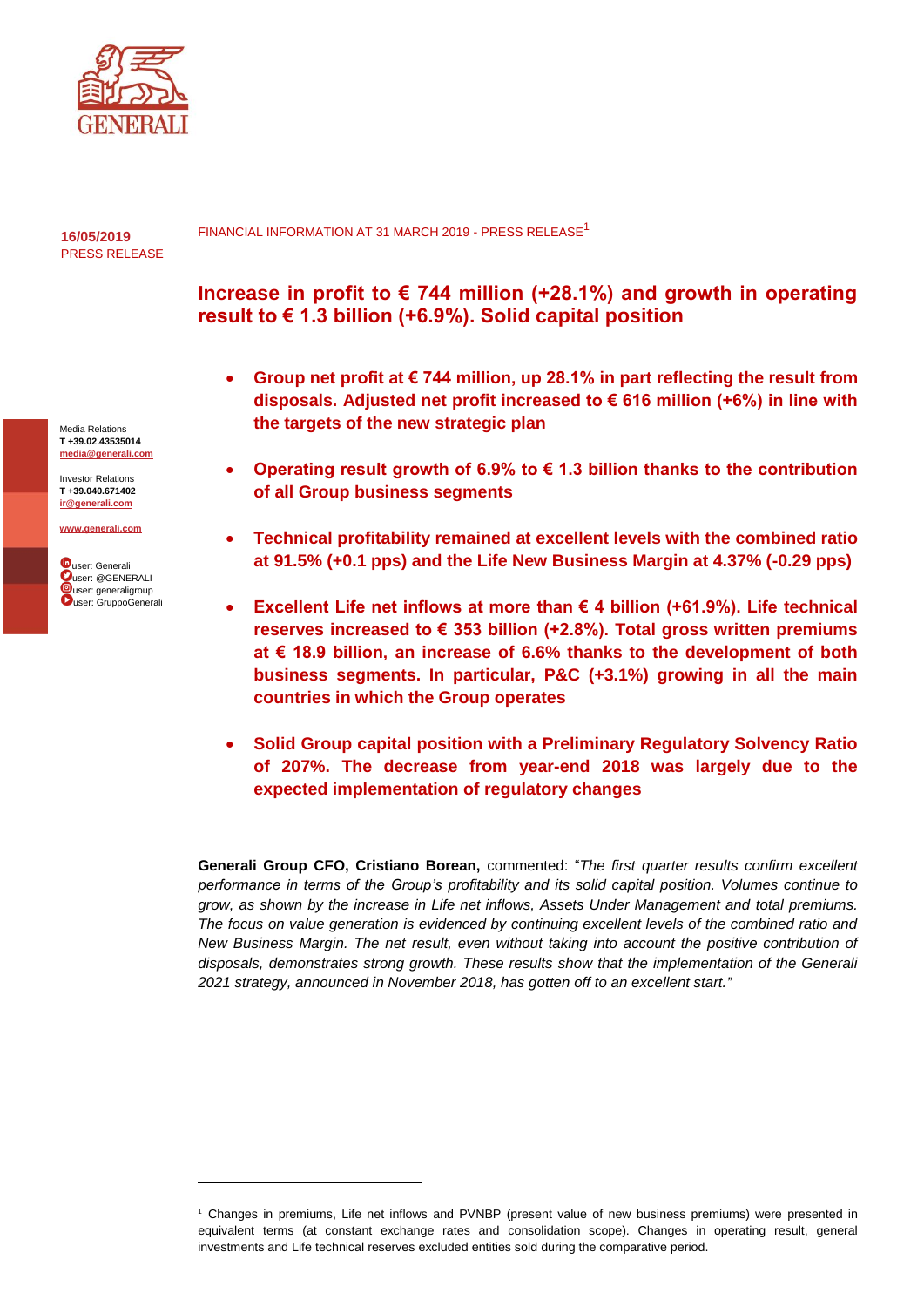

Milan. At a meeting chaired by Francesco Gaetano Caltagirone, the Board of Directors of Assicurazioni Generali approved the Financial Information at 31 March 2019.

| Group highlights <sup>2</sup>                                        |            |            |           |
|----------------------------------------------------------------------|------------|------------|-----------|
| $(\epsilon$ million)                                                 | 31/03/2019 | 31/03/2018 | Chg       |
| <b>Gross written premiums</b>                                        | 18.874     | 17,737     | $+6.6%$   |
| of which Life segment                                                | 12.502     | 11.511     | $+8.5%$   |
| of which Property&Casualty segment                                   | 6,371      | 6.226      | $+3.1%$   |
| Life net inflows                                                     | 4.089      | 2,519      | $+61.9%$  |
| <b>Consolidated operating result</b>                                 | 1,346      | 1,258      | $+6.9%$   |
| of which Life segment                                                | 804        | 765        | $+5.1%$   |
| of which Property&Casualty segment                                   | 548        | 528        | $+3.7%$   |
| of which Asset Management segment                                    | 71         | 68         | $+4.7%$   |
| of which Holding and other businesses segment                        | $-31$      | $-44$      | $-28.4%$  |
| of which consolidated adjustments                                    | $-46$      | $-59$      | $-22.7%$  |
| Result of the period attributable to the Group                       | 744        | 581        | $+28.1%$  |
| Adjusted result of the period attributable to the Group <sup>3</sup> | 616        | 581        | $+6.0%$   |
| Adjusted net EPS                                                     | 0.39       | 0.37       | $+5.7%$   |
| $(\epsilon$ million)                                                 | 31/03/2019 | 31/12/2018 | Chg       |
| <b>Total Assets Under Management</b>                                 | 519,995    | 488,327    | $+6.5%$   |
| of which third-party Assets Under Management                         | 83,706     | 72,332     | $+15.7%$  |
| Shareholder's equity attributable to the Group                       | 26,308     | 23,601     | $+11.5%$  |
| Life insurance provisions                                            | 352,991    | 343,408    | $+2.8%$   |
| Preliminary Regulatory Solvency Ratio <sup>4</sup>                   | 207%       | 217%       | $-10$ pps |

### **Premiums and New Business**

The Group's gross written premiums showed 6.6% growth compared to the previous year, reaching **€ 18,874 million** as a result of positive trends in both business segments.

In the **Life** segment, net inflows were at excellent levels, exceeding € 4 billion. The significant growth (+61.9%) was mainly driven by development in Asia and France, benefiting from the combined effect of lower surrenders and the growth in premium volumes, as well as in Italy, mainly due to the growth in premiums.

Premiums showed an 8.5% increase resulting from the growth in savings (+18.4%, thanks in particular to developments in Italy, China and France) and protection (+6.5%, confirming the widespread growth in the countries in which the Group operates). The drop in unit-linked premiums (-12%) mainly reflected the performance in Italy and France, as a result of the market effects of the latter part of last year.

-

<sup>&</sup>lt;sup>2</sup> With reference to the disposals of German business finalised on 30 April, in accordance with IFRS 5 these assets were classified as disposal groups held for sale. As a result, these investments were not excluded from consolidation, but total assets, liabilities and profit after tax were recognised separately in the specific financial statement items. Similarly, the comparative data were restated (which for 1Q18 include the Dutch, Irish and Belgian businesses - all already in IFRS 5 - and Guernsey business, not yet in IFRS 5 in 1Q18, whose disposals were finalised in February 2018, June 2018 and January 2019, respectively).

<sup>&</sup>lt;sup>3</sup> Adjusted for the impact of gains and losses from disposals.

<sup>4</sup> The ratio at 31/12/2018 was updated compared to that released at 14 March 2019 (216%) in line with the ratio in the 2018 Solvency and Financial Condition Report of the Generali Group. The latter will be published at 3 June 2019 in accordance with the timing set by Solvency II regulation.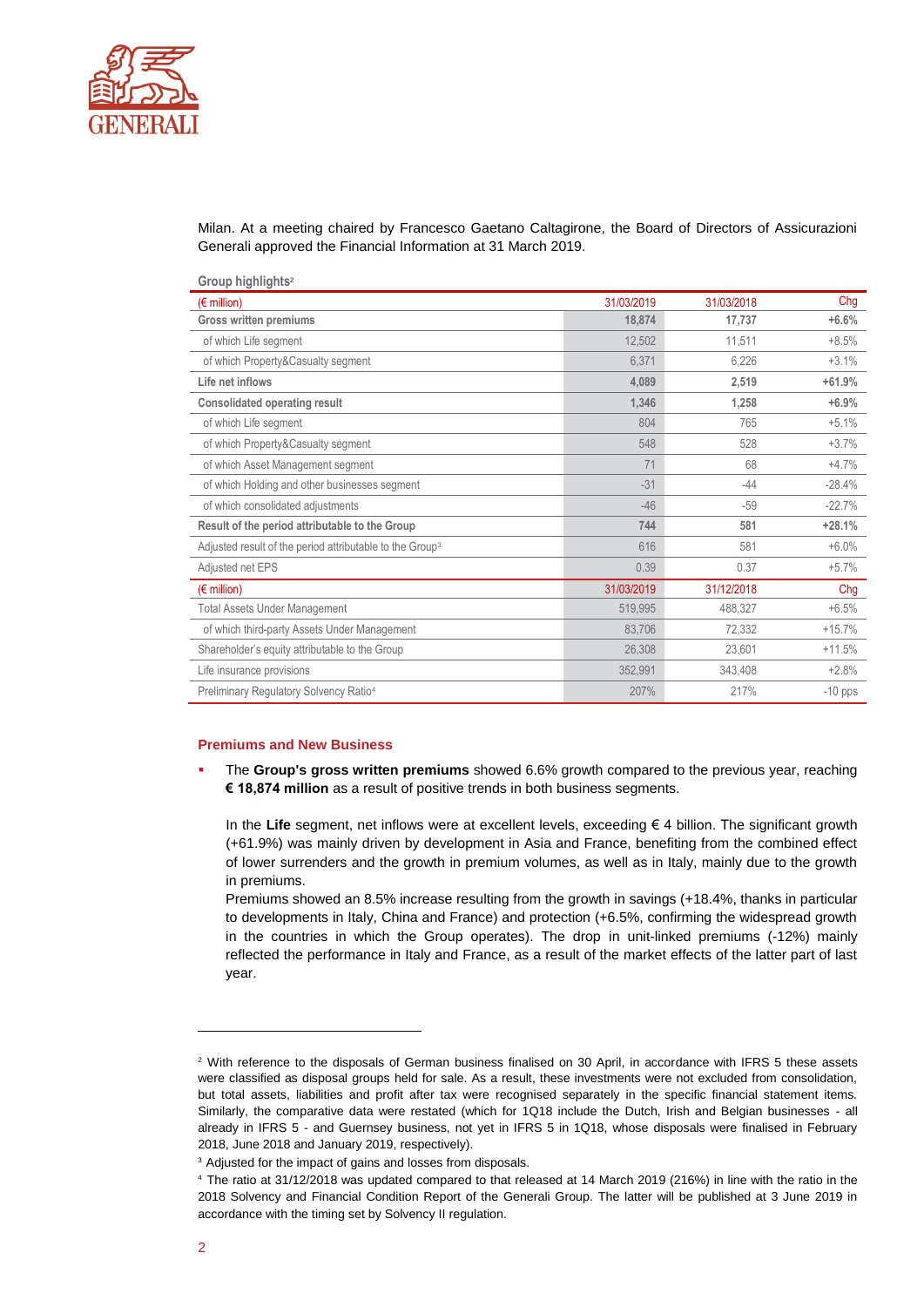

**P&C** premiums also increased (+3.1%) thanks to the positive performance of both business lines. There was a 2.7% increase in the motor line, mainly due to growth in Austria, CEE and Russia (ACEER), as well as in Argentina following inflation driven rate adjustments. In Italy, premiums started to grow again (+1.7%). In the non-motor line, growth (+3.6%) was widespread in all the areas in which the Group operates, with noteworthy growth in ACEER, Germany, Spain and Europ Assistance.

**New business** in terms of PVNBP (present value of new business premiums) stood at € 10,922 million, up 4.6%. The increase was due to the growth in savings products (+14.6%) and protection products (+13.3%).

The New Business Margin in terms of the PVNBP stood at 4.37%: the decrease of 0.29 pps was mainly due to the different business mix between the countries and between the different product lines.

Due to these movements, the New Business Value (NBV) was € 478 million, slightly down on the first three months of 2018 (-1.9%).

- There was an increase in Life technical reserves to  $\epsilon$  353 billion (+2.8%), reflecting the excellent level of net inflows as well as the increase in the unit-linked component following the performance of the financial markets.
- **Third-party Assets Under Management** posted an increase of 15.7%, mainly due to the performance of Banca Generali and in China and also thanks to the contribution of Belgian assets which are still managed by the Group in line with the sales agreements.

## **Economic Performance**

The **operating result** stood at € 1,346 million, up 6.9% as a result of the positive contribution of all business segments of the Group.

The Life operating result (+5.1%) improved due to further growth in the technical margin. The higher acquisition costs, incurred above all in Germany and France to support the growth in premiums, were almost entirely offset by the growth in the net investment result, reflecting positive market performance.

Operating result was up 3.7% in the P&C segment thanks to the positive contribution of all its components. The combined ratio remained at excellent levels (91.5%; +0.1 pps compared to 1Q18). Improvement in the loss ratio, due in part to a lower impact of natural catastrophe claims, was offset by the increase in the expense ratio, which reflected the growth in acquisition costs, mainly related to the performance of the non-motor line. The incidence of administration expenses was stable.

The Asset Management segment operating result was up 4.7%.

Lastly, the operating result of the Holding and other businesses segment was positive, thanks in particular to the Banca Generali result due to higher performance fees.

- The **Group net profit** stood at  $\epsilon$  744 million, up 28.1%. In addition to the improvement in the operating result mentioned above, this mainly reflected<sup>5</sup>:
	- the decrease in the non-operating investment result, in particular due to higher net impairments, mainly on investment funds, and to lower realized gains in the quarter;
	- the lower impact of taxes; the effective tax rate went from 34.1% to 30.6%, mainly due to both the decrease in regional taxes (IRAP) in Italy and the increase in deductible costs in China;
	- the higher result from discontinued operations, which overall amounted to €123 million, including € 128 million gains from the disposal of the business in Belgium as well as the net result for the quarter for Generali Leben (Germany), whose disposal was finalised on 30 April.

-

<sup>5</sup> The following figures were shown net of taxes and minority interests.